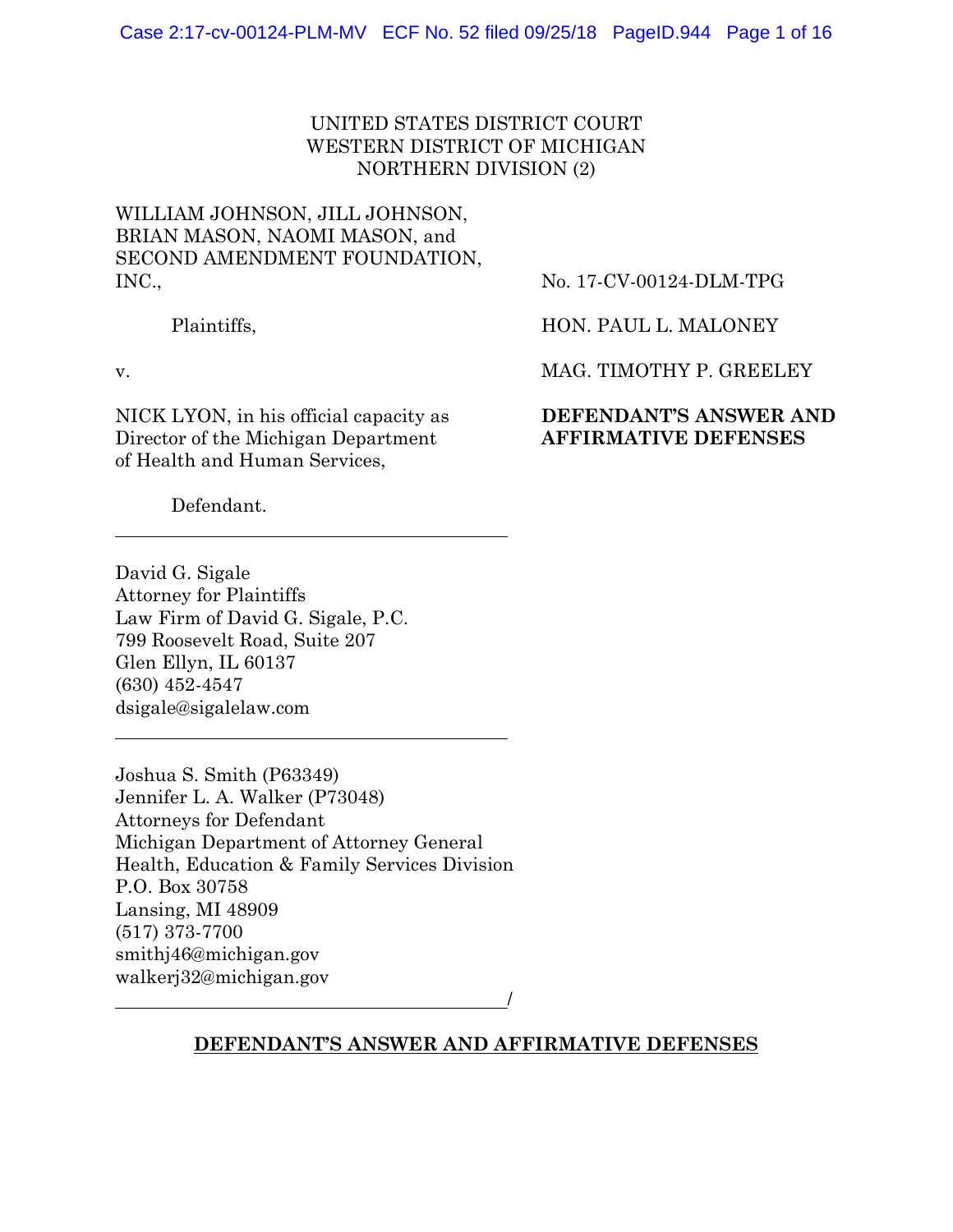Now comes Defendant, Nick Lyon, by and through his attorney, Assistant Attorneys General Joshua S. Smith and Jennifer L. A. Walker, and answers the Complaint for Declaratory and Injunctive Relief as follows:

### **INTRODUCTION**

1. This paragraph states legal conclusions and/or arguments, rather than making allegations of fact, therefore no response is necessary. To the extent it makes allegations of fact such that a response is required by this Court, Defendant neither admits nor denies on grounds that he is without knowledge or information sufficient to form a belief about the truth of this allegation and therefore leave Plaintiffs to their proofs.

2. Admitted that this paragraph accurately quotes portions of the Supreme Court's opinions in *District of Columbia v. Heller*, 554 U.S. 570, 592 (2008) and *McDonald v. City of Chicago*, 561 U.S. 742, 750 (2010), but the case law speaks for itself.

3. This paragraph states legal conclusions and/or arguments, rather than making allegations of fact, therefore no response is necessary. To the extent it makes allegations of fact such that a response is required by this Court, Defendant neither admits nor denies on grounds that he is without knowledge or information sufficient to form a belief about the truth of this allegation and therefore leave Plaintiffs to their proofs.

4. This paragraph states legal conclusions and/or arguments, rather than making allegations of fact, therefore no response is necessary. To the extent it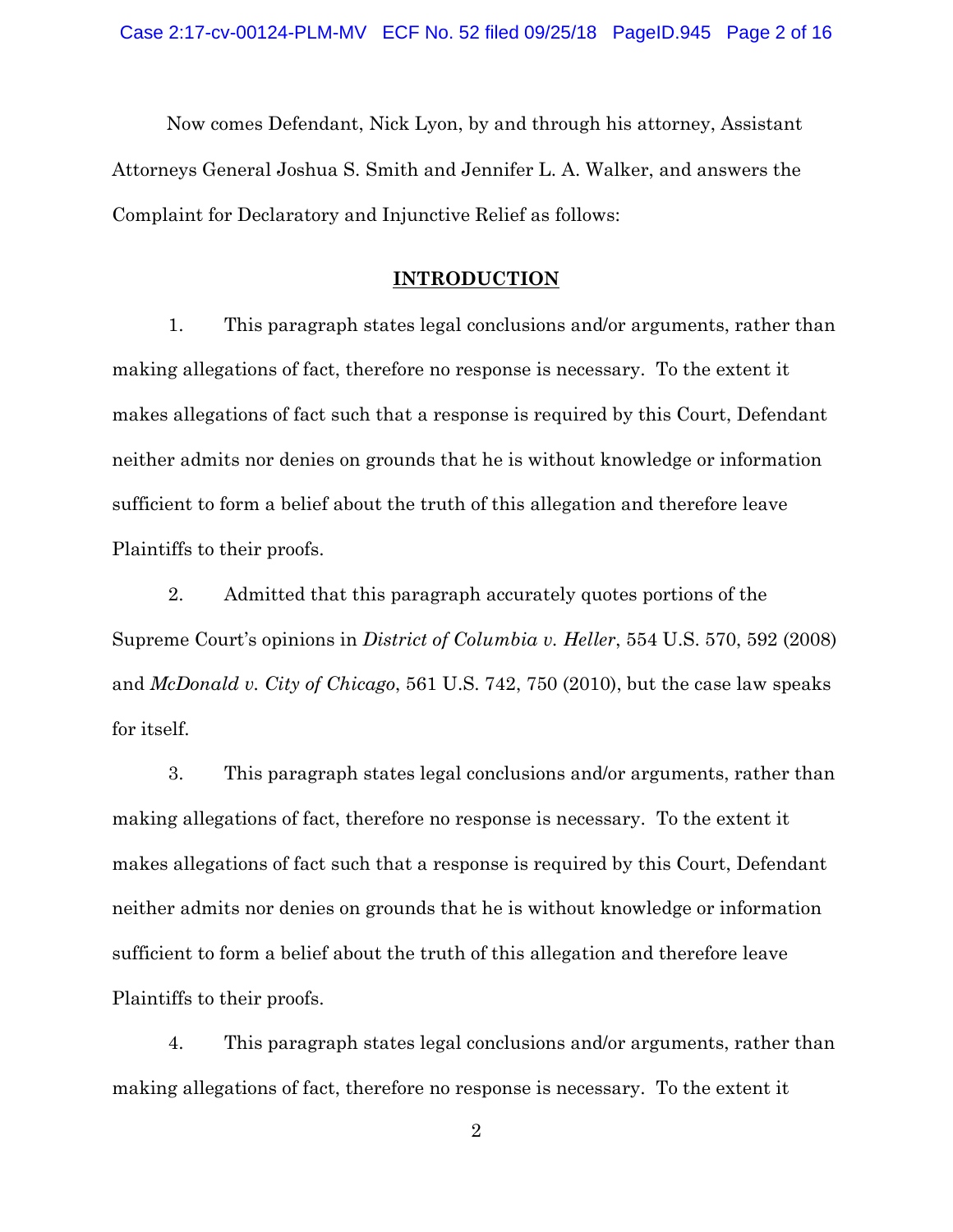#### Case 2:17-cv-00124-PLM-MV ECF No. 52 filed 09/25/18 PageID.946 Page 3 of 16

makes allegations of fact such that a response is required by this Court, Defendant neither admits nor denies on grounds that he is without knowledge or information sufficient to form a belief about the truth of this allegation and therefore leave Plaintiffs to their proofs.

5. This paragraph states legal conclusions and/or arguments, rather than making allegations of fact, therefore no response is necessary. To the extent it makes allegations of fact such that a response is required by this Court, Defendant neither admits nor denies on grounds that he is without knowledge or information sufficient to form a belief about the truth of this allegation and therefore leave Plaintiffs to their proofs.

#### **JURISDICTION AND VENUE**

6. Admitted that Defendant conducts his official duties in this District, which includes the execution, administration and enforcement of Mich. Admin. Code R. 400.9415. Denied that Plaintiffs' Complaint has a legal basis to assert this Court's jurisdiction. To the extent it makes other allegations of fact such that a response is required by this Court, Defendant neither admits nor denies on grounds that he is without knowledge or information sufficient to form a belief about the truth of this allegation and therefore leave Plaintiffs to their proofs. Otherwise, this paragraph states legal conclusions and/or arguments, rather than making allegations of fact, therefore no response is necessary.

7. Admitted that Defendant conducts his official duties within the State of Michigan. Denied that Plaintiffs' Complaint has a legal basis to assert this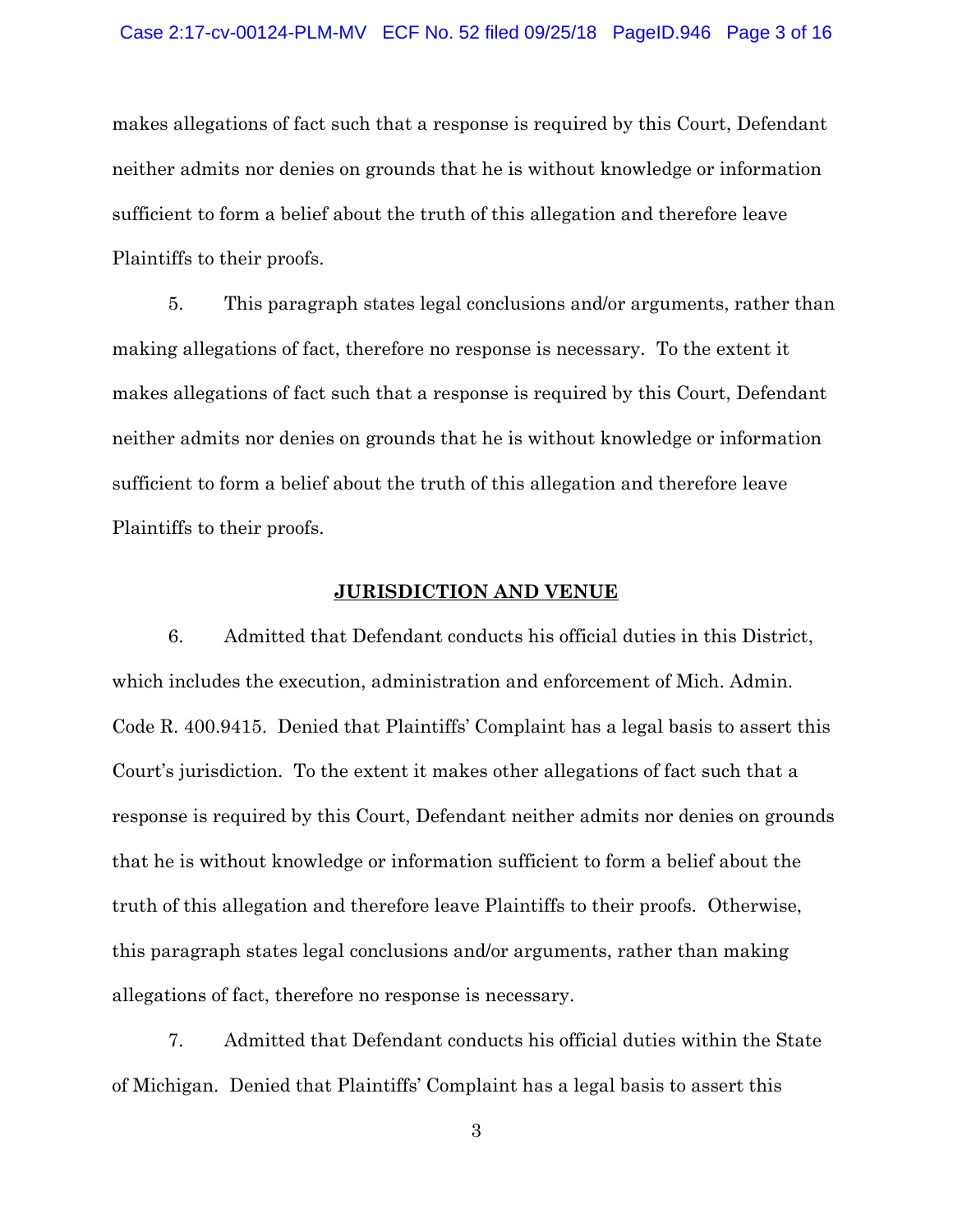#### Case 2:17-cv-00124-PLM-MV ECF No. 52 filed 09/25/18 PageID.947 Page 4 of 16

Court's jurisdiction. To the extent it makes other allegations of fact such that a response is required by this Court, Defendant neither admits nor denies on grounds that he is without knowledge or information sufficient to form a belief about the truth of this allegation and therefore leave Plaintiffs to their proofs. Otherwise, this paragraph states legal conclusions and/or arguments, rather than making allegations of fact, therefore no response is necessary.

8. Admitted that Defendant conducts his official duties in this District and that the facts alleged appear to have occurred within this District. Denied that Plaintiffs' Complaint has a legal basis to assert this Court's jurisdiction, but to the extent that jurisdiction is proper in this Court, then Defendant admits that venue is also proper in this Court.

#### **PLAINTIFFS**

9. Neither admitted nor denied on grounds that Defendant is without knowledge or information sufficient to form a belief about the truth of this allegation and therefore leave Plaintiffs to their proofs.

10. Neither admitted nor denied on grounds that Defendant is without knowledge or information sufficient to form a belief about the truth of this allegation and therefore leave Plaintiffs to their proofs.

11. Plaintiffs state several allegations in this paragraph, contrary to Fed. R. Civ. P. 10(b), over the course of eight sentences, most of which contain multiple allegations.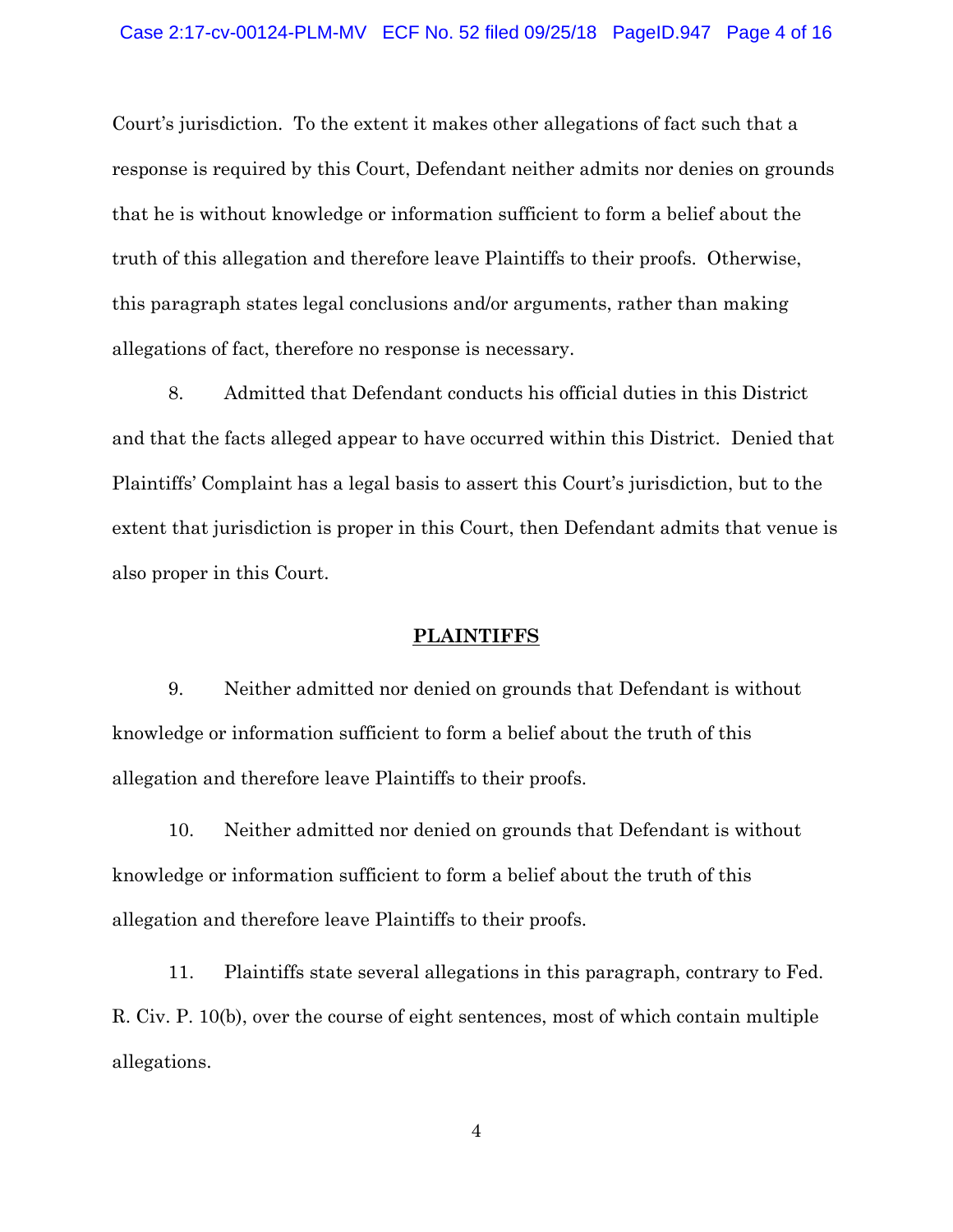Admitted that the allegation in the first sentence is true.

• The second sentence contains two allegations: First, that the Johnsons and "Mason" – it does not state whether this was Brian or Naomi – went to pick up the Johnsons' grandson at the Michigan Department of Health and Human Services (Department); and second, that "Johnson" – it does not state which of the two Johnsons, William or Jill – was searched. Defendant admits that the Johnsons went to a local Department office with the apparent purpose of picking up their grandchild and/or attending a family team meeting (FTM). The second allegation in this sentence is denied because no search of Mr. Johnson was conducted by Department staff when Mr. Johnson went to the local office to pick up his grandchild and/or attend the FTM.

• The third sentence contains two allegations: First, that "Johnson" – it does not state which of the two Johnsons, William or Jill – was not carrying a firearm; and second, Michigan Department of Health and Human Service officials asked to see "Johnson's" Concealed Pistol License. Defendant admits that Mr. Johnson was not carrying a firearm when he went to the local office to pick up his grandchild and/or attend the FTM. Defendant denies that Department staff asked Mr. Johnson to produce a concealed pistol license when he went to the local office to pick up his grandchild and/or attend the FTM, although Mr. Johnson later produced the license as part of the relative home study process.

• The fourth sentence contains two allegations: First, that Mr. Johnson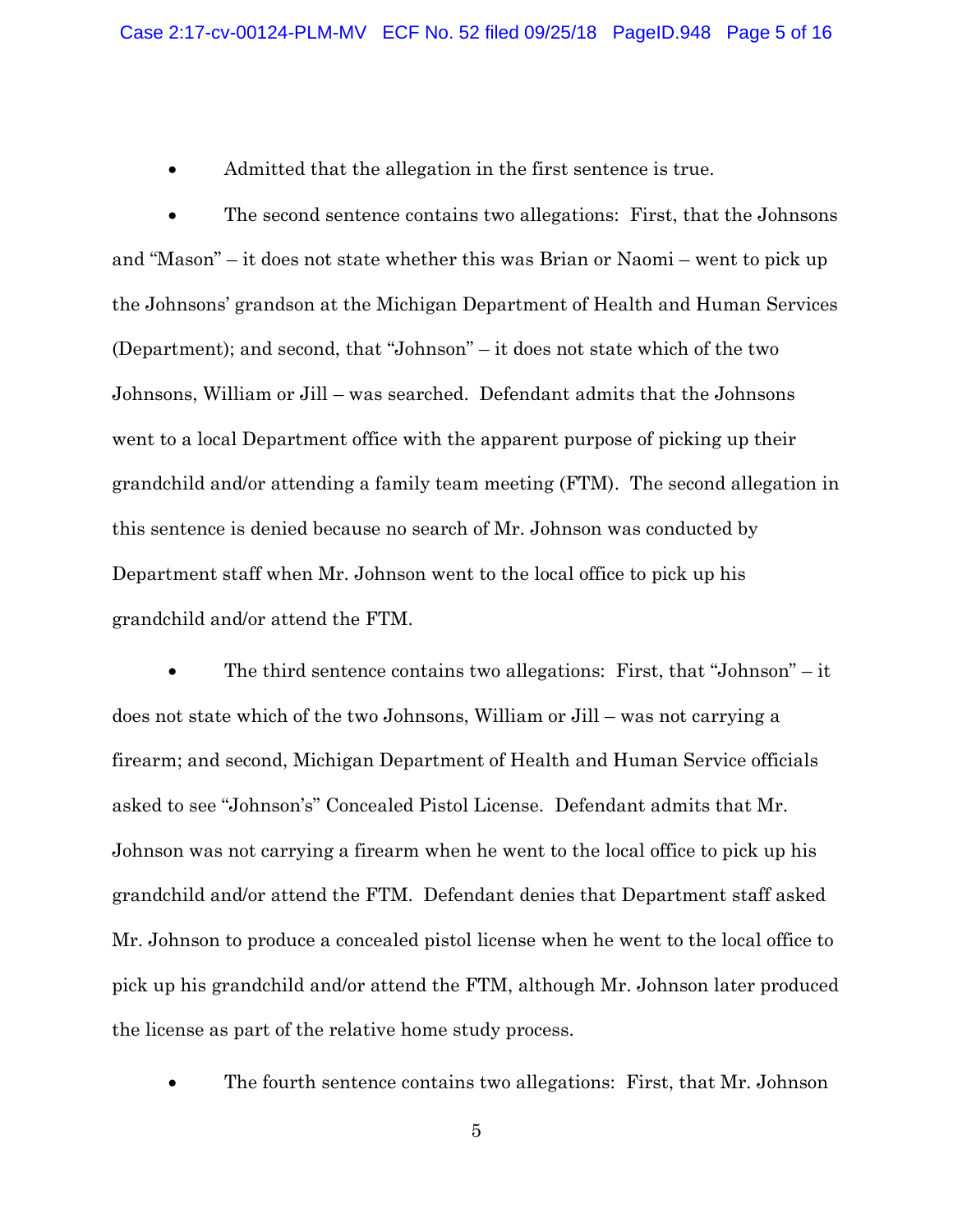is "a 100% disabled veteran;" and second, that unnamed caseworkers requested the serial numbers for all of his guns. Defendant neither admits nor denies the first allegation in this sentence because he is without knowledge or information sufficient to form a belief about the truth of this allegation and therefore leaves Plaintiffs to their proofs. Defendant denies that Department staff requested the serial number for all of his firearms when Mr. Johnson went to the local office to pick up his grandchild and/or attend the FTM.

• The fifth sentence contains two allegations: That "Johnson" questioned the unnamed caseworkers; and second, that the unnamed caseworkers made a specific statement. Defendant neither admits nor denies the first allegation in this sentence because he is without knowledge or information sufficient to form a belief about the truth of this allegation and therefore leaves Plaintiffs to their proofs. Defendant denies that unnamed caseworkers made the specific statement alleged to Mr. Johnson when he went to the local office to pick up his grandchild and/or attend the FTM.

The sixth sentence alleges that unnamed caseworkers made a specific statement to the Johnsons. Defendant denies that unnamed caseworkers made the specific statement alleged to Mr. Johnson when he went to the local office to pick up his grandchild and/or attend the FTM.

• The seventh sentence contains two allegations: First, that "[t]he MDHHS" made a statement at a later date, without stating whom at the Michigan Department of Health and Human Service made the alleged statement, when it was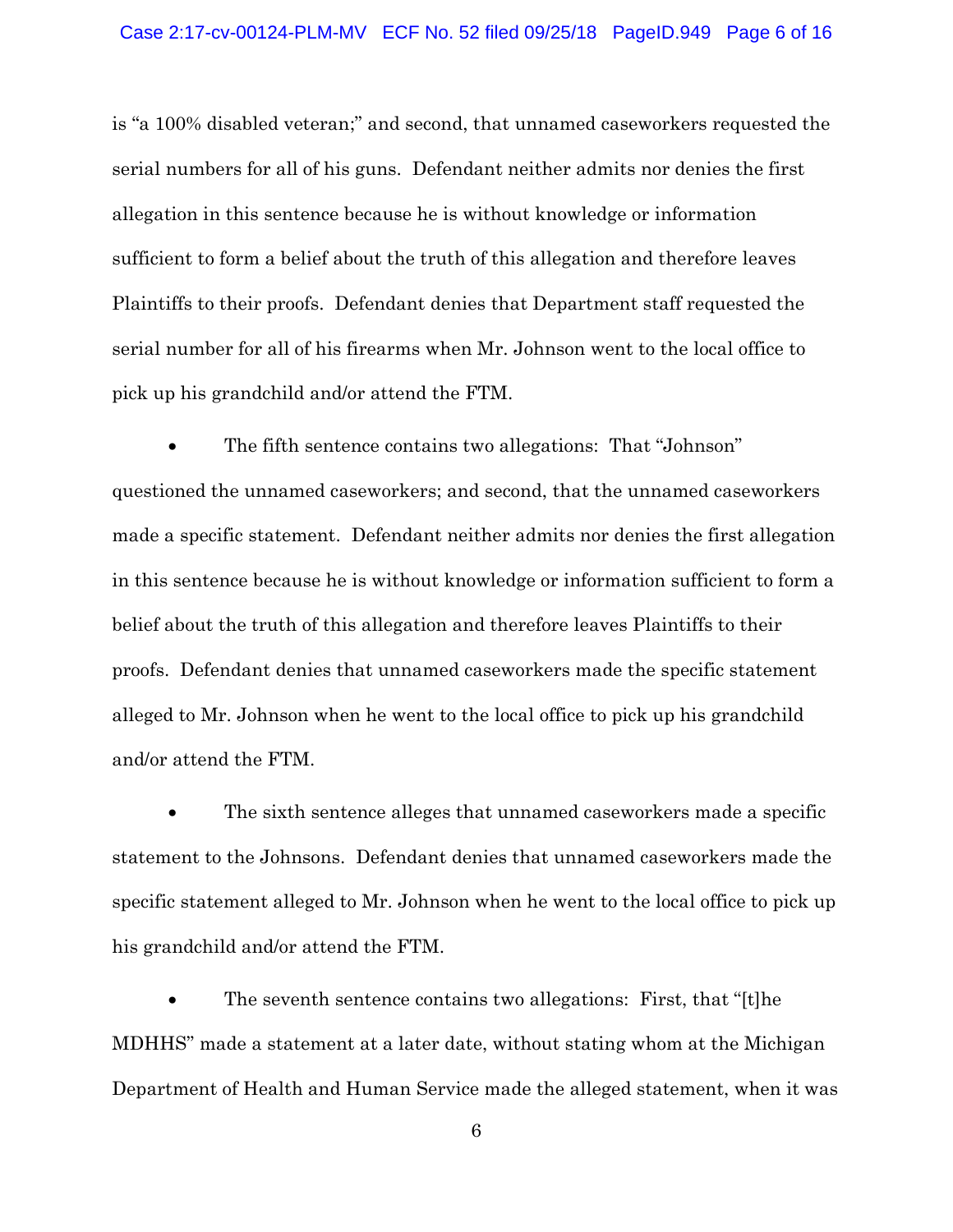#### Case 2:17-cv-00124-PLM-MV ECF No. 52 filed 09/25/18 PageID.950 Page 7 of 16

made or to whom; and second, the specific statement. Defendant neither admits nor denies the allegations in this sentence because he is without knowledge or information sufficient to form a belief about the truth of this allegation and therefore leaves Plaintiffs to their proofs.

• The allegations contained in the eighth sentence are neither admitted nor denied on grounds that Defendant is without knowledge or information sufficient to form a belief about the truth of this allegation and therefore leave Plaintiffs to their proofs, although Department staff has been informed that Mr. Johnson was the subject of a police report regarding concerns he had threatened an individual with a firearm.

12. Neither admitted nor denied on grounds that Defendant is without knowledge or information sufficient to form a belief about the truth of this allegation regarding statements by a third-party and therefore leave Plaintiffs to their proofs.

13. Because Brian Mason was dismissed from this action, Doc. 48, Pg. ID 931, he is no longer a party and no response to this allegation is required. (Order, Doc. 50, Pg. ID 939.)

14. Because Naomi Mason was dismissed from this action, Doc. 48, Pg. ID 931, she is no longer a party and no response to this allegation is required. (Order, Doc. 50, Pg. ID 939.)

15. This paragraph states legal conclusions and/or arguments, rather than making allegations of fact, therefore no response is necessary. To the extent it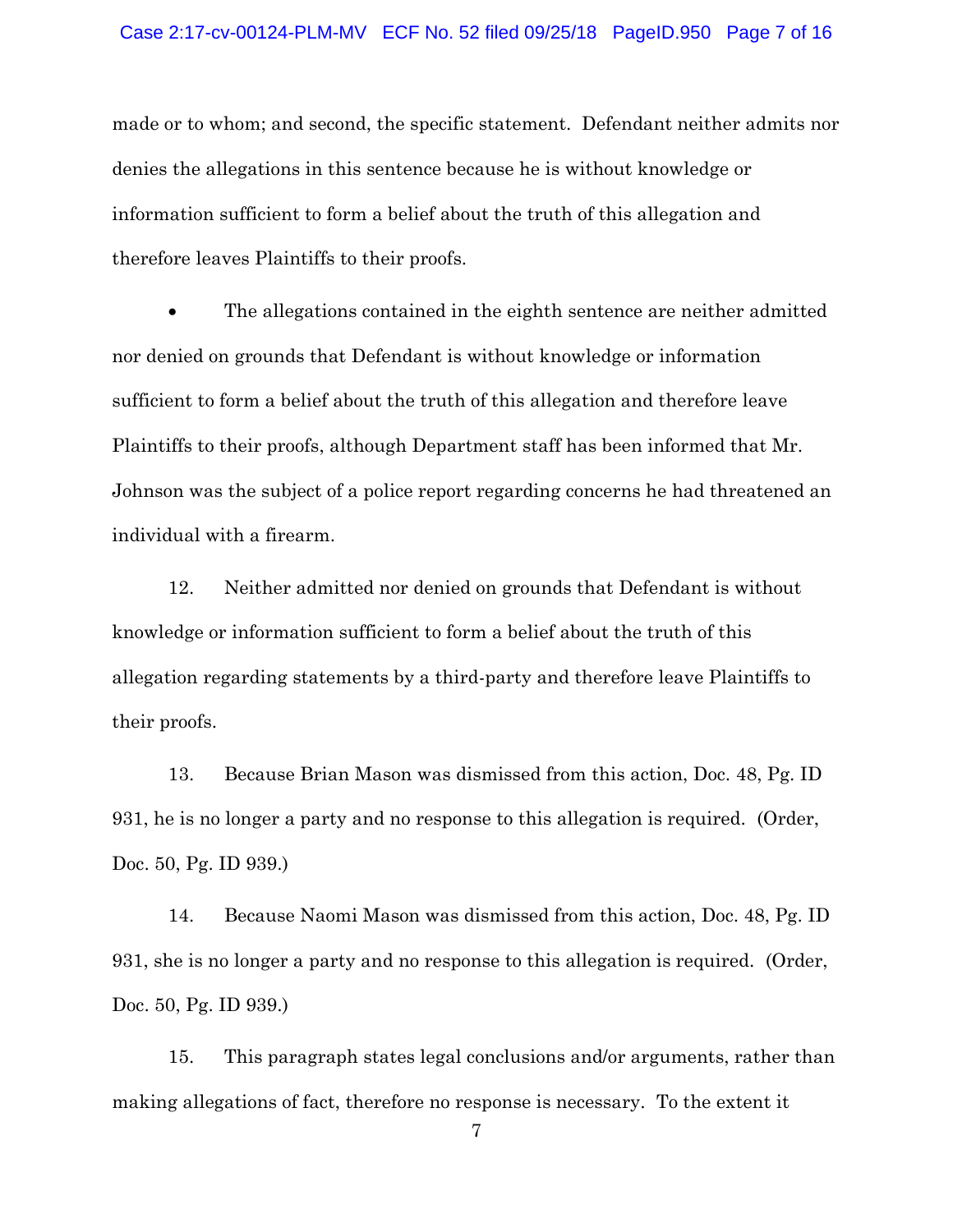#### Case 2:17-cv-00124-PLM-MV ECF No. 52 filed 09/25/18 PageID.951 Page 8 of 16

makes allegations of fact such that a response is required by this Court, Defendant neither admits nor denies on grounds that he is without knowledge or information sufficient to form a belief about the truth of this allegation and therefore leave Plaintiffs to their proofs.

16. Neither admitted nor denied on grounds that Defendant is without knowledge or information sufficient to form a belief about the truth of this allegation and therefore leave Plaintiffs to their proofs. To the extent that this paragraph states a legal conclusion about the effect of a Department policy, no response is required.

17. Because the Masons were dismissed from this action, Doc. 48, Pg. ID 931, they are no longer parties and no response to this allegation is required. (Order, Doc. 50, Pg. ID 939.)

18. Neither admitted nor denied on grounds that Defendant is without knowledge or information sufficient to form a belief about the truth of this allegation and therefore leave Plaintiffs to their proofs.

19. Neither admitted nor denied on grounds that Defendant is without knowledge or information sufficient to form a belief about the truth of this allegation and therefore leave Plaintiffs to their proofs. To the extent that this paragraph states a legal conclusion about the effect of a Department policy, no response is required.

20. Neither admitted nor denied on grounds that Defendant is without knowledge or information sufficient to form a belief about the truth of this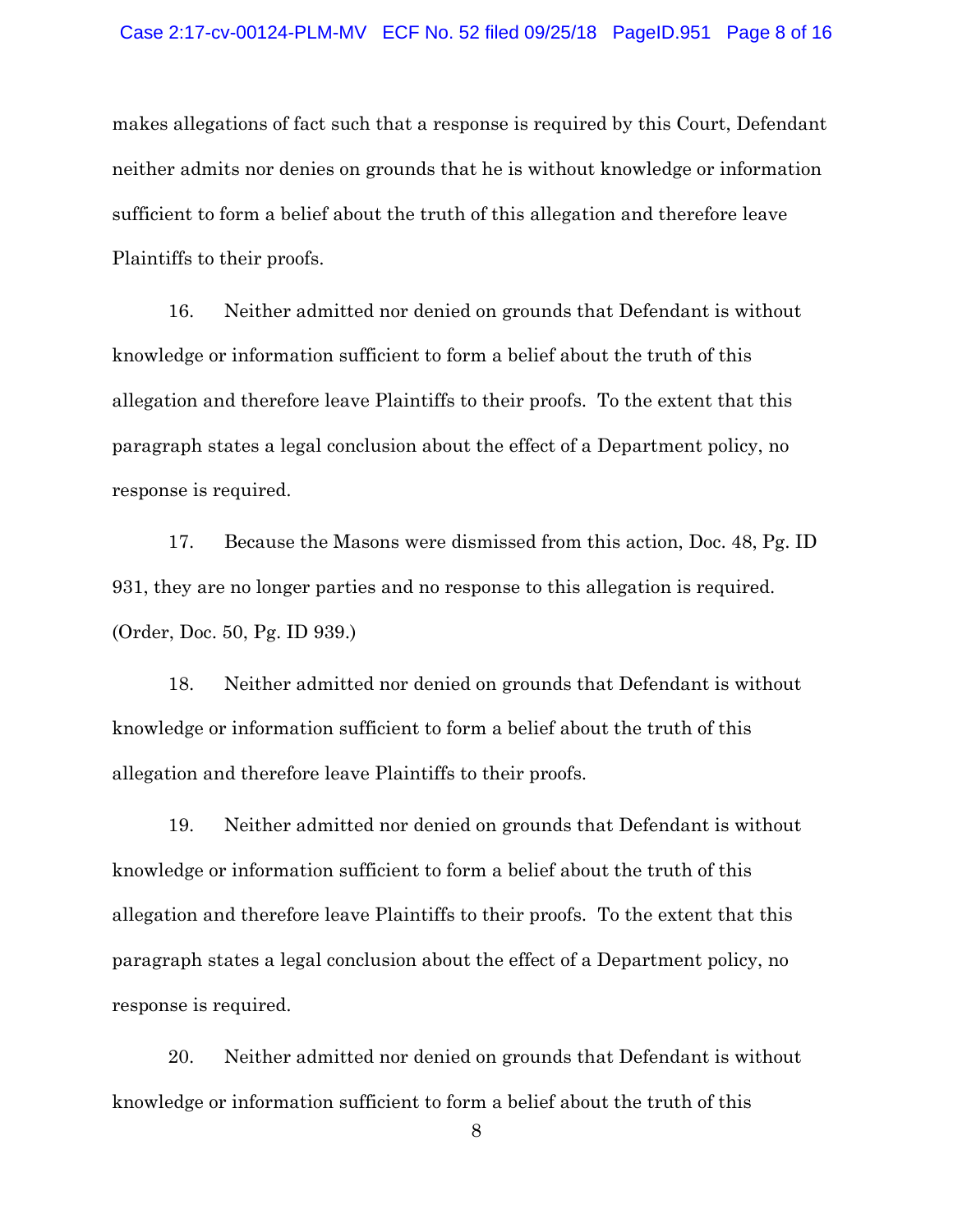allegation and therefore leave Plaintiffs to their proofs.

21. Because the Masons were dismissed from this action, Doc. 48, Pg. ID 931, they are no longer parties and no response to this allegation is required. (Order, Doc. 50, Pg. ID 939.)

#### **DEFENDANT**

22. Admitted that Nick Lyon is the Director of the Department, and, in his official capacity, administers the foster care system in Michigan and that he is being sued in his official capacity. Further admitted that Nick Lyon, in his official capacity, is responsible for and presently is enforcing Mich. Admin. Code R. 400.9415. Denied insofar as there are no laws, customs or policies at issue or being challenged in this case other than Mich. Admin. Code R. 400.9415.

### **CONSTITUTIONAL PROVISIONS**

23. Admitted that this paragraph accurately quotes the Second Amendment of the United States Constitution, which speaks for itself.

24. Admitted that this paragraph accurately quotes portions of the Supreme Court's opinion in *McDonald v. City of Chicago*, 561 U.S. 742, 750 (2010), but the case law speaks for itself

25. Admitted that this paragraph accurately quotes the second sentence of the first section of the Fourteenth Amendment of the United States Constitution, although it adds bold face to some of the words, which does not appear in the text of the Fourteenth Amendment. Furthermore, the Fourteenth Amendment speaks for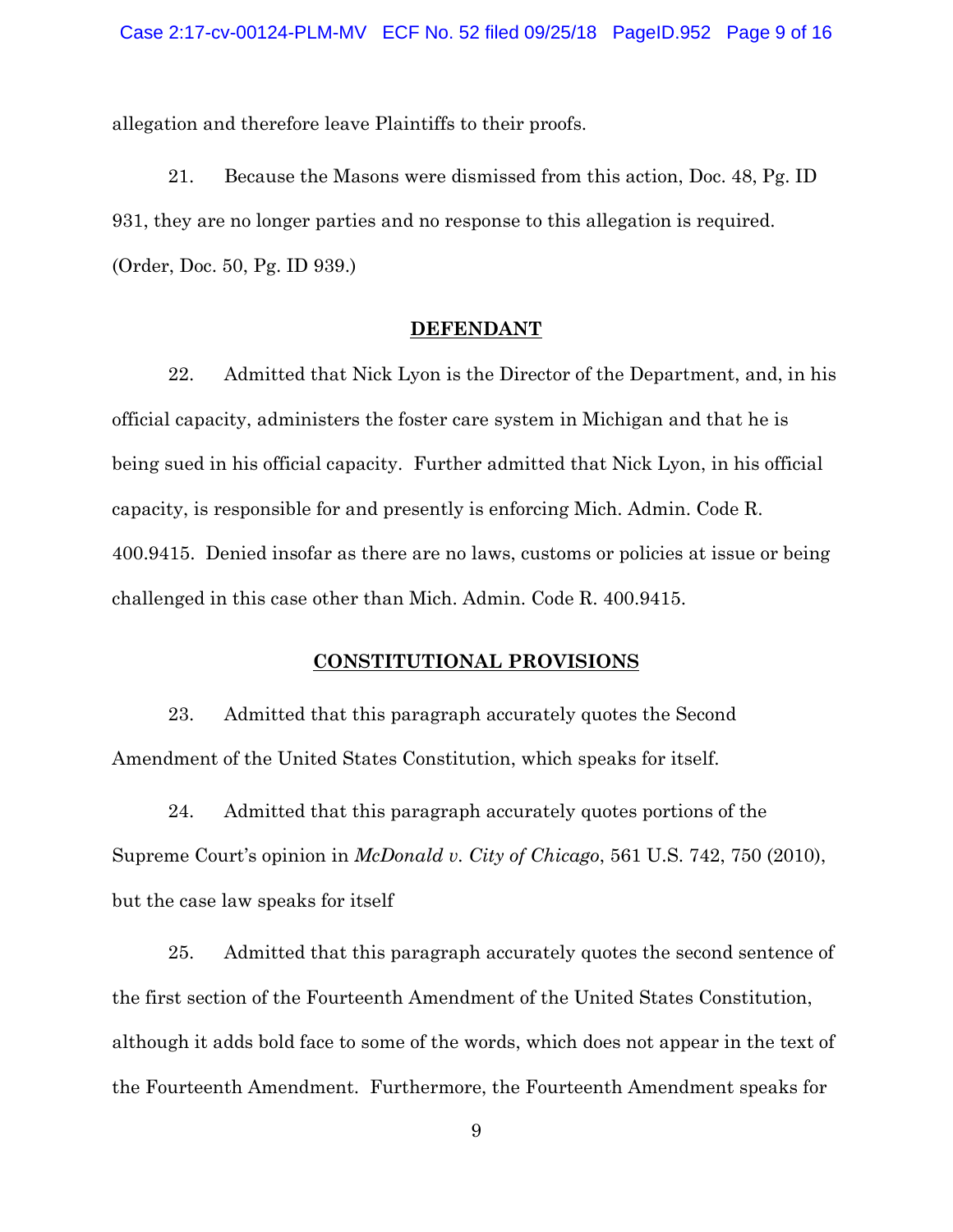itself.

### **STATE LAW**

26. Admitted that this paragraph accurately quotes the Mich. Admin. Code R. 400.9415, although both the formatting and historical note are different than the version found at http://dmbinternet.state.mi.us/DMB/ORRDocs/AdminCode/925\_2008-

055HS\_AdminCode.pdf, last accessed September 18, 2018. Furthermore, Mich. Admin. Code R. 400.9415 speaks for itself.

## **COUNT I – VIOLATION OF RIGHT TO KEEP AND BEAR FIREARMS (U.S. CONST. AMENDS. II AND XIV; 42 U.S.C. § 1983)**

27. Defendant incorporates his previous answers to the Complaint.

28. Denied that Mich. Admin. Code R. 400.9415 violates the Second Amendment to the United States Constitution. Further denied that "all other Michigan statutory language" is at issue because Plaintiffs have only specifically challenged Mich. Admin. Code R. 400.9415. Further denied to the extent that this paragraph purports to challenge the rights of "adoptive parents" and "would be foster and adoptive parents" because the Johnsons and the Second Amendment Foundation are the only Plaintiffs, and the Johnsons only have a foster license, such that the Complaint only challenges application of Mich. Admin. Code R. 400.9415 to foster parents. Furthermore, this paragraph states legal conclusions and/or arguments, rather than making allegations of fact, therefore no response is necessary. To the extent it makes other allegations of fact such that a response is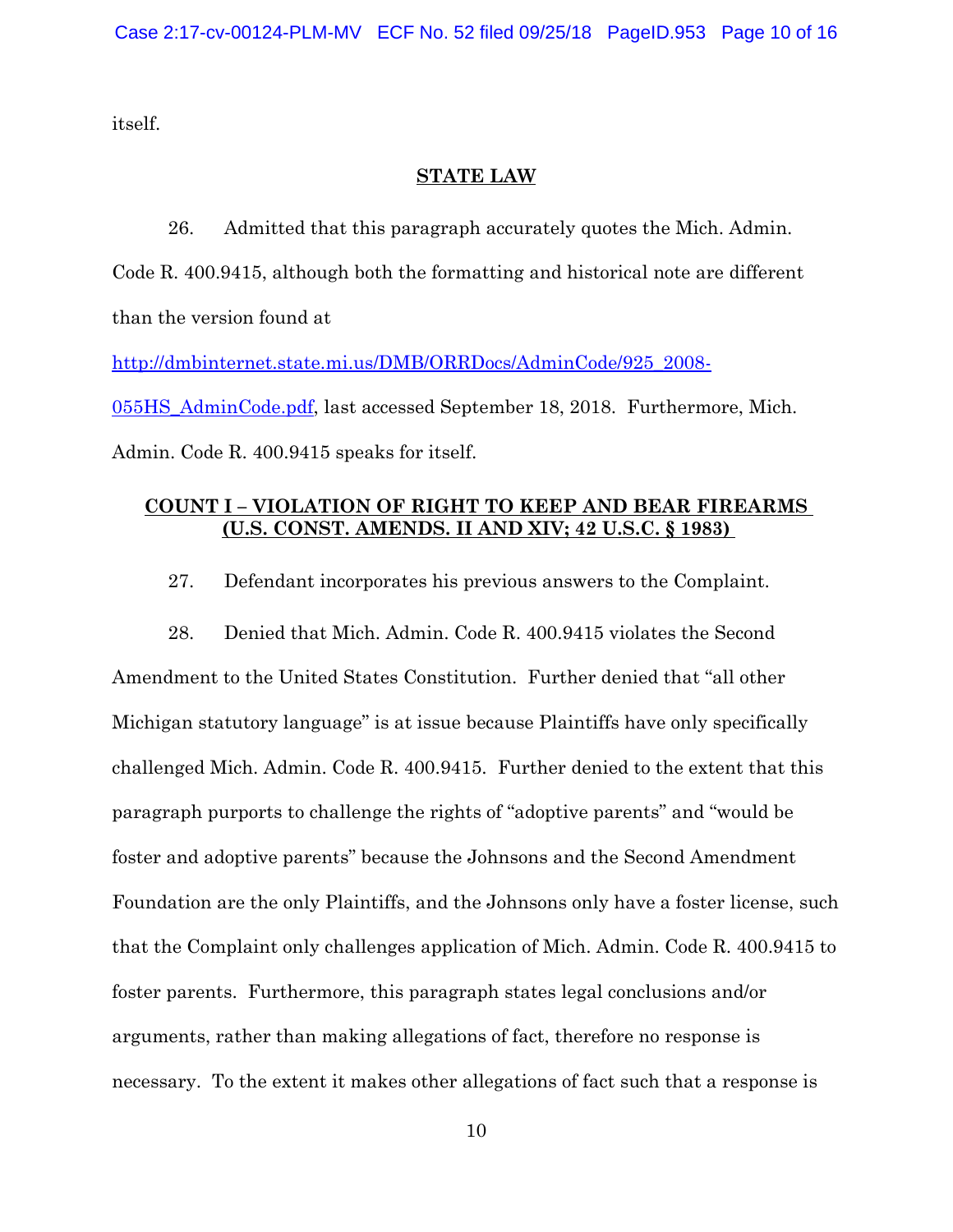required by this Court, Defendant neither admits nor denies on grounds that he is without knowledge or information sufficient to form a belief about the truth of this allegation and therefore leave Plaintiffs to their proofs.

## **COUNT II – VIOLATION OF EQUAL PROTECTION (U.S. CONST. AMEND. XIV; 42 U.S.C. §§ 1981(a), 1983)**

29. Defendant incorporates his previous answers to the Complaint.

30. Because Count II was dismissed with prejudice, Doc. 48, Pg. ID 931, no response to this allegation is required. (Order, Doc. 50, Pg. ID 939.)

## **COUNT III – VIOLATION OF SUBSTANTIVE DUE PROCESS (U.S. CONST. AMEND. XIV; 42 U.S.C. §§ 1981(a), 1983)**

31. Defendant incorporates his previous answers to the Complaint.

32. Because Count III was dismissed with prejudice, Doc. 48, Pg. ID 931,

no response to this allegation is required. (Order, Doc. 50, Pg. ID 939.)

### **FOR ALL COUNTS**

33. Defendant incorporates his previous answers to the Complaint.

34. This paragraph states legal conclusions and/or arguments, rather than making allegations of fact, therefore no response is necessary. To the extent it makes allegations of fact such that a response is required by this Court, Defendant neither admits nor denies on grounds that he is without knowledge or information sufficient to form a belief about the truth of this allegation and therefore leave Plaintiffs to their proofs.

35. This paragraph states a legal conclusion and/or argument, rather than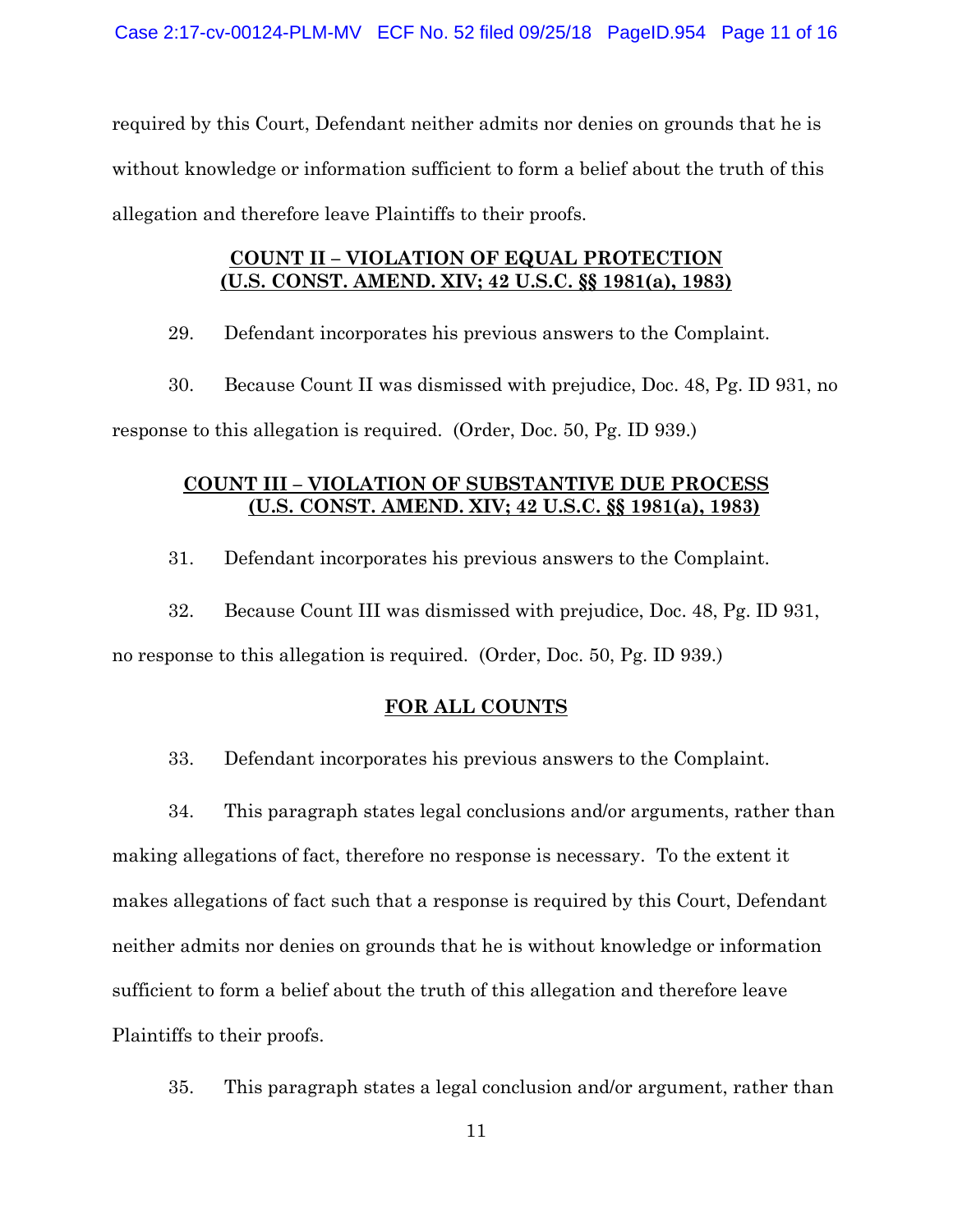making an allegation of fact, therefore no response is necessary. To the extent it makes allegations of fact such that a response is required by this Court, Defendant neither admits nor denies on grounds that he is without knowledge or information sufficient to form a belief about the truth of this allegation and therefore leave Plaintiffs to their proofs.

36. This paragraph states a legal conclusion and/or argument, rather than making an allegation of fact, therefore no response is necessary. To the extent it makes allegations of fact such that a response is required by this Court, Defendant neither admits nor denies on grounds that he is without knowledge or information sufficient to form a belief about the truth of this allegation and therefore leave Plaintiffs to their proofs.

37. This paragraph states legal conclusions and/or arguments, rather than making allegations of fact, therefore no response is necessary. To the extent it makes allegations of fact such that a response is required by this Court, Defendant neither admits nor denies on grounds that he is without knowledge or information sufficient to form a belief about the truth of this allegation and therefore leave Plaintiffs to their proofs.

38. This paragraph states legal conclusions and/or arguments, rather than making allegations of fact, therefore no response is necessary. To the extent it makes allegations of fact such that a response is required by this Court, Defendant neither admits nor denies on grounds that he is without knowledge or information sufficient to form a belief about the truth of this allegation and therefore leave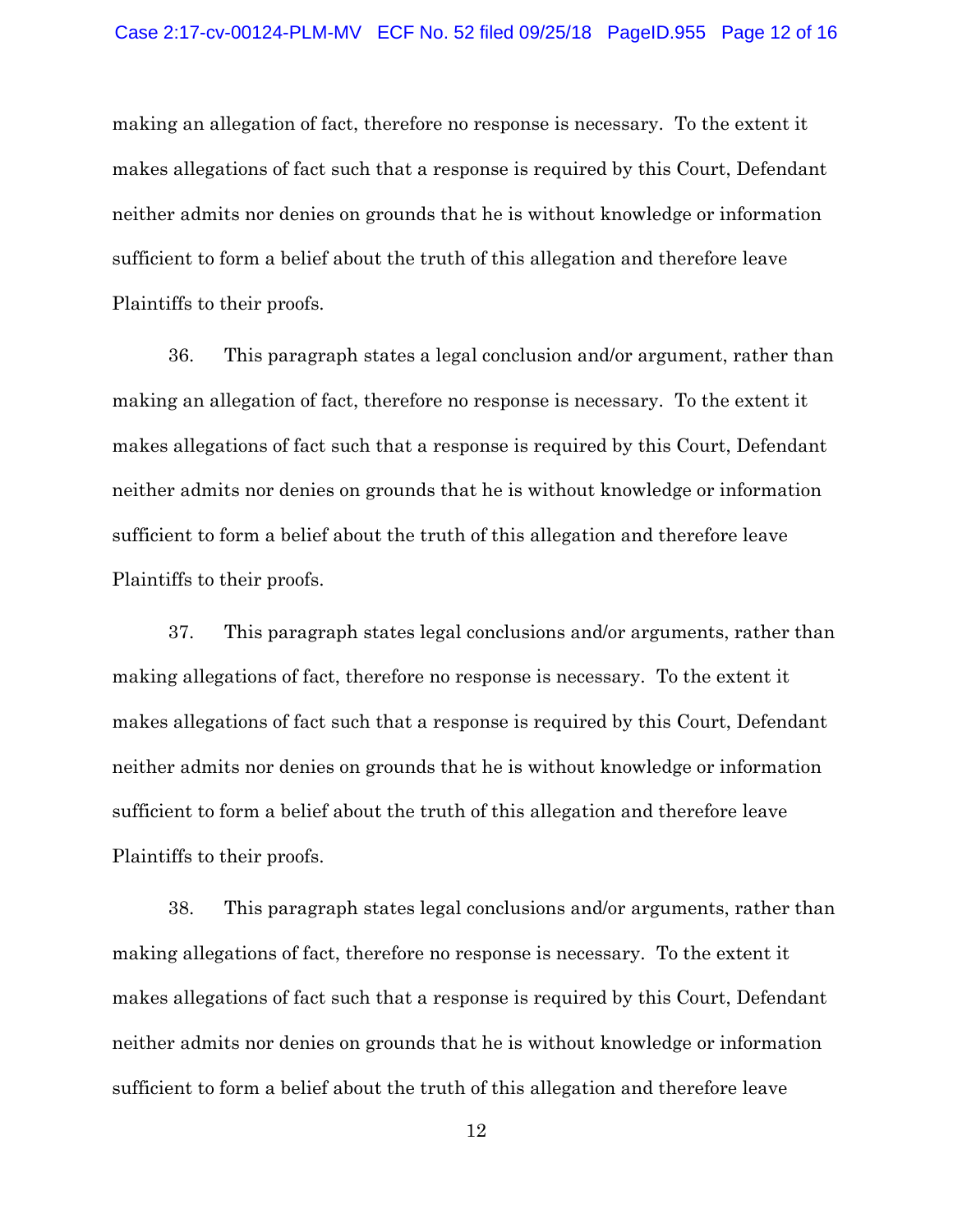Plaintiffs to their proofs.

39. This paragraph states a legal conclusion and/or argument, rather than making an allegation of fact, therefore no response is necessary. To the extent it makes allegations of fact such that a response is required by this Court, Defendant neither admits nor denies on grounds that he is without knowledge or information sufficient to form a belief about the truth of this allegation and therefore leave Plaintiffs to their proofs.

40. This paragraph states legal conclusions and/or arguments, rather than making allegations of fact, therefore no response is necessary. To the extent it makes allegations of fact such that a response is required by this Court, Defendant neither admits nor denies on grounds that he is without knowledge or information sufficient to form a belief about the truth of this allegation and therefore leave Plaintiffs to their proofs.

WHEREFORE, Defendant respectfully requests that this Court enter judgment in his favor, dismiss Plaintiffs' Complaint with prejudice, and award such other relief as this Court deems just and equitable.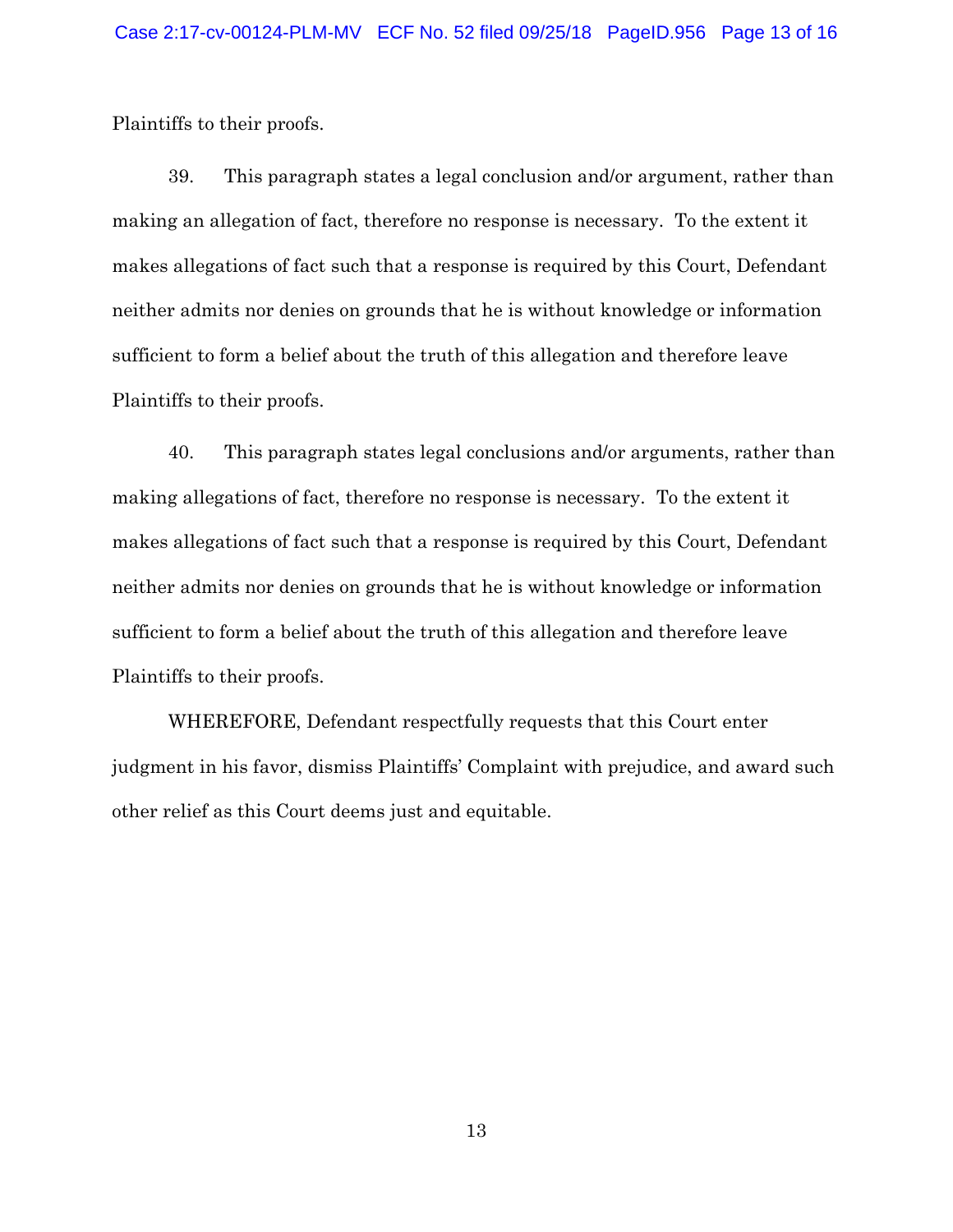### **AFFIRMATIVE DEFENSES**

1. Plaintiffs fail to state claims upon which relief can be granted.

2. The court lacks jurisdiction because the Complaint does not present a case controversy that is ripe for adjudication.

3. Plaintiffs lack standing to assert some or all of their claims.

4. Plaintiffs have not exhausted their administrative remedies.

5. The Court should exercise its discretion to abstain from adjudicating these claims.

6. The Eleventh Amendment bars some or all of Plaintiffs' claims against Defendant.

- 7. Defendant has sovereign immunity and qualified immunity.
- 8. Plaintiffs' claims are barred on grounds of res judicata.
- 9. Plaintiffs' claims are barred on grounds of collateral estoppel.
- 10. Plaintiffs' claims are barred on grounds of fraud.
- 11. Plaintiffs' claims are barred on grounds of illegality.
- 12. Plaintiffs' claims are barred on grounds of laches.
- 13. Plaintiffs' claims are barred by the statute of frauds.
- 14. Plaintiffs' claims are barred on grounds of waiver.
- 15. Plaintiffs' claims are barred on grounds of forfeiture.
- 16. Plaintiffs' claims are barred on grounds of mootness.
- 17. Plaintiffs' claims are barred on grounds of the statute of limitations.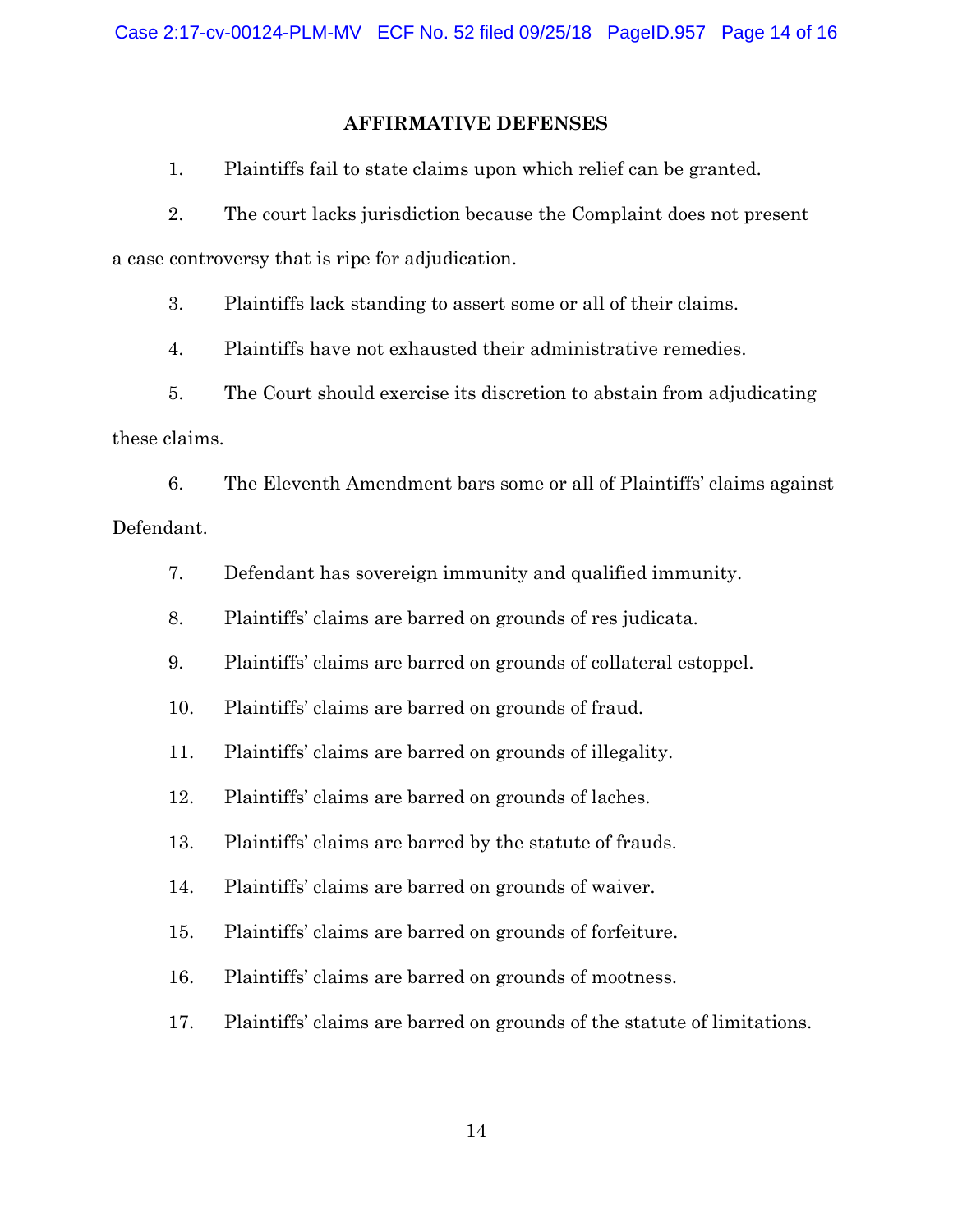18. Defendant reserves the right to supplement, add to or amend these

defenses as this case develops and during the course of discovery.

Respectfully submitted,

B. Eric Restuccia Chief Legal Counsel

/s/ Joshua S. Smith Joshua S. Smith (P63349) Jennifer L. A. Walker (P73048) Assistant Attorneys General Attorneys for Defendant Health, Education & Family Services Division P.O. Box 30758 Lansing, MI 48909 Phone: (517) 373-7700 Fax: (517) 335-1152 Smithj46@michigan.gov WalkerJ32@michigan.gov

Dated: September 25, 2018